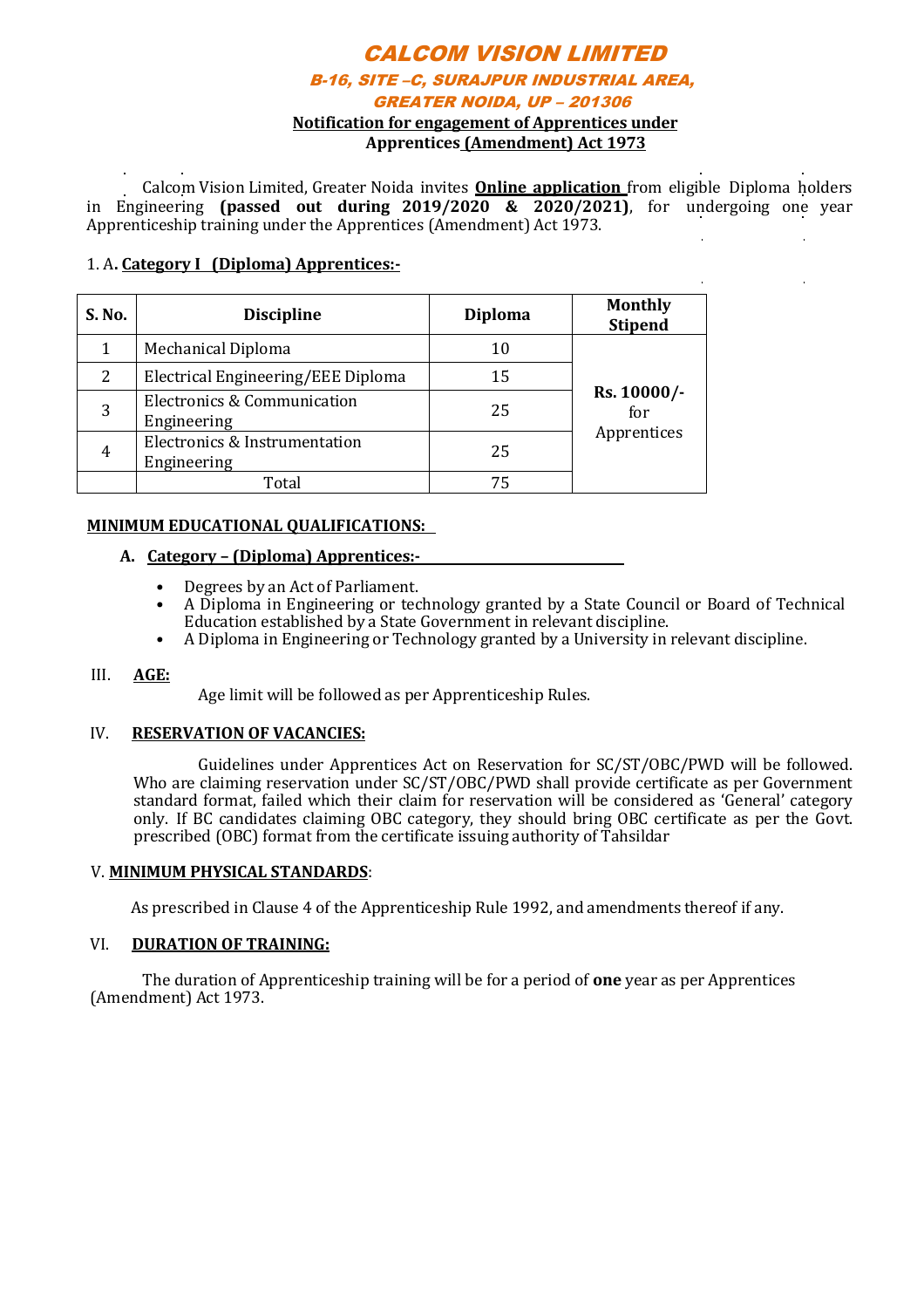### VII. **PROCEDURE FOR REGISTRATION AND SUBMISSION OF APPLICATION:**

| For students who have already enrolled in the                                                                                                                                                                                                                                                                                                                                           | For students who have not so far enrolled in                                                                                                                                                                                                                                                                                                                                                                                                                                                                                                                           |
|-----------------------------------------------------------------------------------------------------------------------------------------------------------------------------------------------------------------------------------------------------------------------------------------------------------------------------------------------------------------------------------------|------------------------------------------------------------------------------------------------------------------------------------------------------------------------------------------------------------------------------------------------------------------------------------------------------------------------------------------------------------------------------------------------------------------------------------------------------------------------------------------------------------------------------------------------------------------------|
| National Web Portal and having login details                                                                                                                                                                                                                                                                                                                                            | the National Web Portal                                                                                                                                                                                                                                                                                                                                                                                                                                                                                                                                                |
| Please note: After verification of student<br>enrolment by BOAT (SR), a student can able to<br>login and apply<br>Step 1:<br>a. Login<br>b. Click Establishment Request Menu<br>c. Click Find Establishment<br>d. Upload Resume<br>e. Choose Establishment name<br>Type 'Calcom Vision Limited' USER ID<br><b>NUPGBP000064</b><br>and search<br>f. Click apply<br>g. Click apply again. | Step 1:<br>a. Go to www.mhrdnats.gov.in<br>b. Click Enroll<br>c. Complete the application form<br>d. A unique Enrolment Number for each<br>student will be generated.<br>Note: Please wait for atleast one day for<br>enrollment verification and approval. After<br>this student can proceed to Step 2.<br>Step 2:<br>a. Login<br>b. Click Establishment Request Menu<br>c. Click Find Establishment<br>d. Upload Resume<br>e. Choose Establishment name Type<br>'Calcom Vision Limited' USER ID<br>NUPGBP000064 and search<br>g. Click apply<br>h. Click apply again |

#### XII. **IMPORTANT DATES:**

| S.No. | <b>Activity</b>                                             | Date       |
|-------|-------------------------------------------------------------|------------|
|       | Online Application starting date                            | 02.02.2022 |
| 2.    | Last date for enrolling in NATS portal                      | 18.02.2022 |
| 3.    | Last date for applying Calcom Vision Limited, Greater Noida | 20.02.2022 |
| 4.    | Handing over of rank list to Calcom Vision Limited,         | 25.02.2022 |
|       | Greater Noida                                               |            |

#### **Certificate verification and Date of joining will be intimated by Calcom Vision Limited, Greater Noida**

For queries, related to student enrollment in Webportal, contact through e-mail: [studentquery@boat](mailto:studentquery@boat-srp.com)[srp.com,](mailto:studentquery@boat-srp.com) [applacement@boat-srp.com,](mailto:applacement@boat-srp.com) [generalqueryap@boat-srp.com,](mailto:applacement@boat-srp.com)